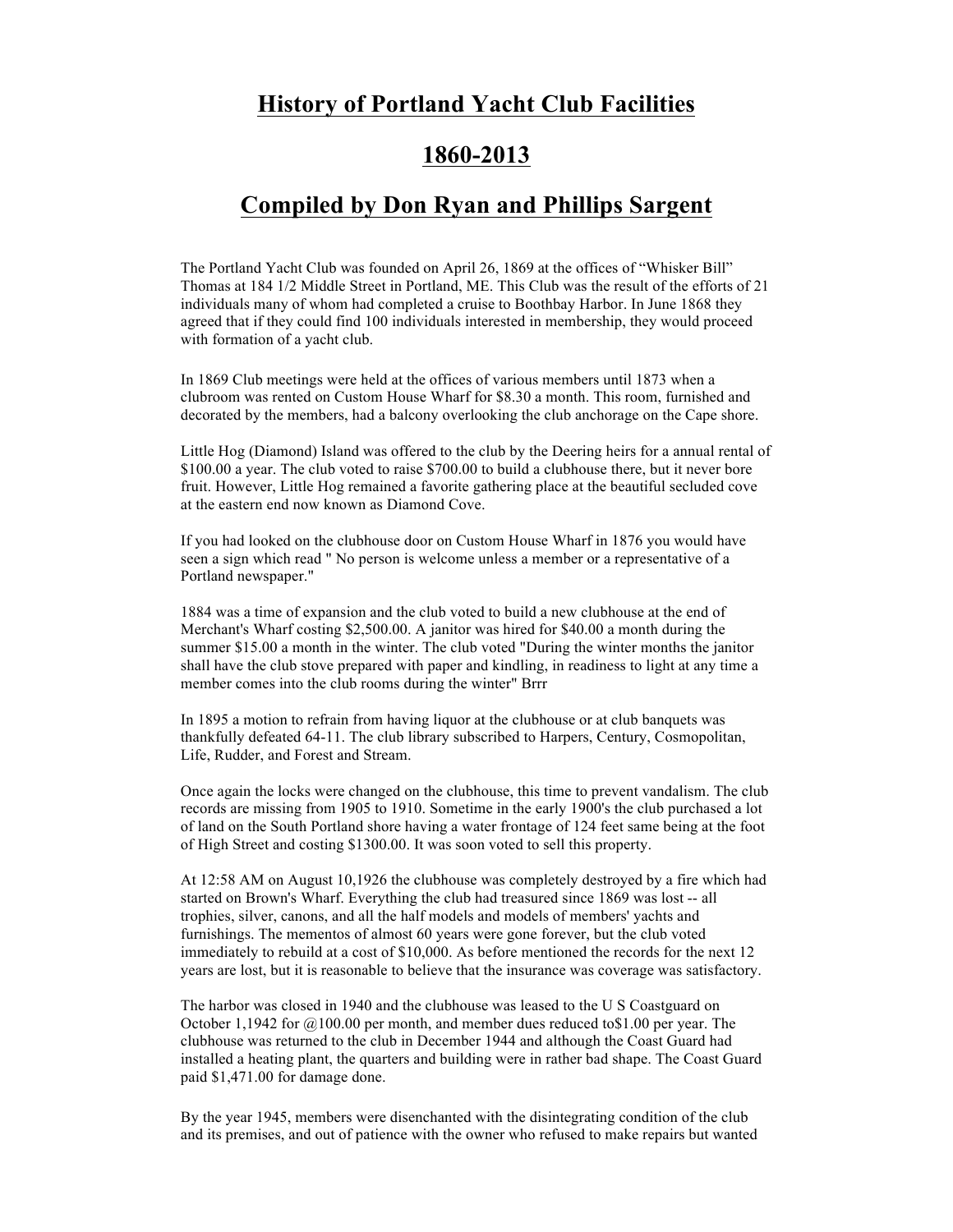to raise the rent. With the members seething, they began seeking a new location including surveying some of the city owned wharves. They declined an invitation to combine with the Centerboard Yacht Club.

An ad-hoc committee was formed to scour the area by land and sea for possible clubhouse locations. Soon after they identified the Josselyn property which included waterfront, road access and a presentable house. Through the prompt action of Herman Burgi, Bob Norton, and Walter Moore, the club was able to purchase land and buildings in 1946 for \$16,500.00 --\$2,500.00 less than an individual was prepared to offer. Mrs. Josselyn was made an Honorary Member.

The old clubhouse was disposed of for \$2,500.00,and a new pier was built at the new club at a cost of \$5,000.00. Twenty-two new members were eager to sign on and Foreside Yacht Club merged with the "new/old" Portland Yacht Club. On January 8 1947 the first meeting was held in the new location and that following summer an auxiliary location was maintained at the end of Merrill's Wharf in Portland Harbor, feeling no doubt, that all ties with the harbor should not ge severed.

In 1959 the club purchased about one acre of land adjoining on the east for \$16,000.00.

Property issues were among major issues in 1975. A Special Meeting of the Board of Directors was held to determine a plan for the Junior Yacht Club building (now the Steward's shed). It was decided to remodel the building into a multipurpose structure while continuing to house the Junior Yacht Club.

 A Building Committee was instructed to hire an architect to develop plans for an addition over the dining room to be called the Captain's Cabin. Lindsay Lord volunteered to complete the plans.

 On October 25 there was a Mortgage Burning party. A new walk-in cooler and refrigerator were purchased and delivered to the club to enhance the kitchen. The club and waterfront were battened down in anticipation of Hurricane Belle.

 Under Commodore Dougald MacDonald's direction a Long Range Planning Committee was created to deal with repairs needed for the clubhouse and PJYC house. The estimated cost was \$152,000 to: repair the PJYC house for use by the Steward, repair the club house foundation and support structure, create a 14 by 58 addition for a one story lobby and office, relocate the stairs and build storage and locker space on the second floor. Financing was to be done via a ten year mortgage and dues increase to \$300 with a future increase to \$350 when justified.

 In 1979 Architect Lindsay Lord again developed plans for expansion and remodeling of the clubhouse. Once the plan was approved it was voted to borrow \$225,000 to fund the project at an interest rate of 10.5%.

 The expansion and remodeling of the clubhouse was completed on May 15, 1980 at a cost of \$219,000. The club also obtained a "right of first refusal" on the Bryant property contiguous with PYC immediately behind the parking lot.

 October of 1981 saw a very unusual N'oreaster hit the Falmouth shore during a Halloween party at the Club. Once the lights went out members stayed to watch the storm build to epic proportions with winds in excess of 60 knots. Snow Goose, a Southern Cross 30 parted its mooring and came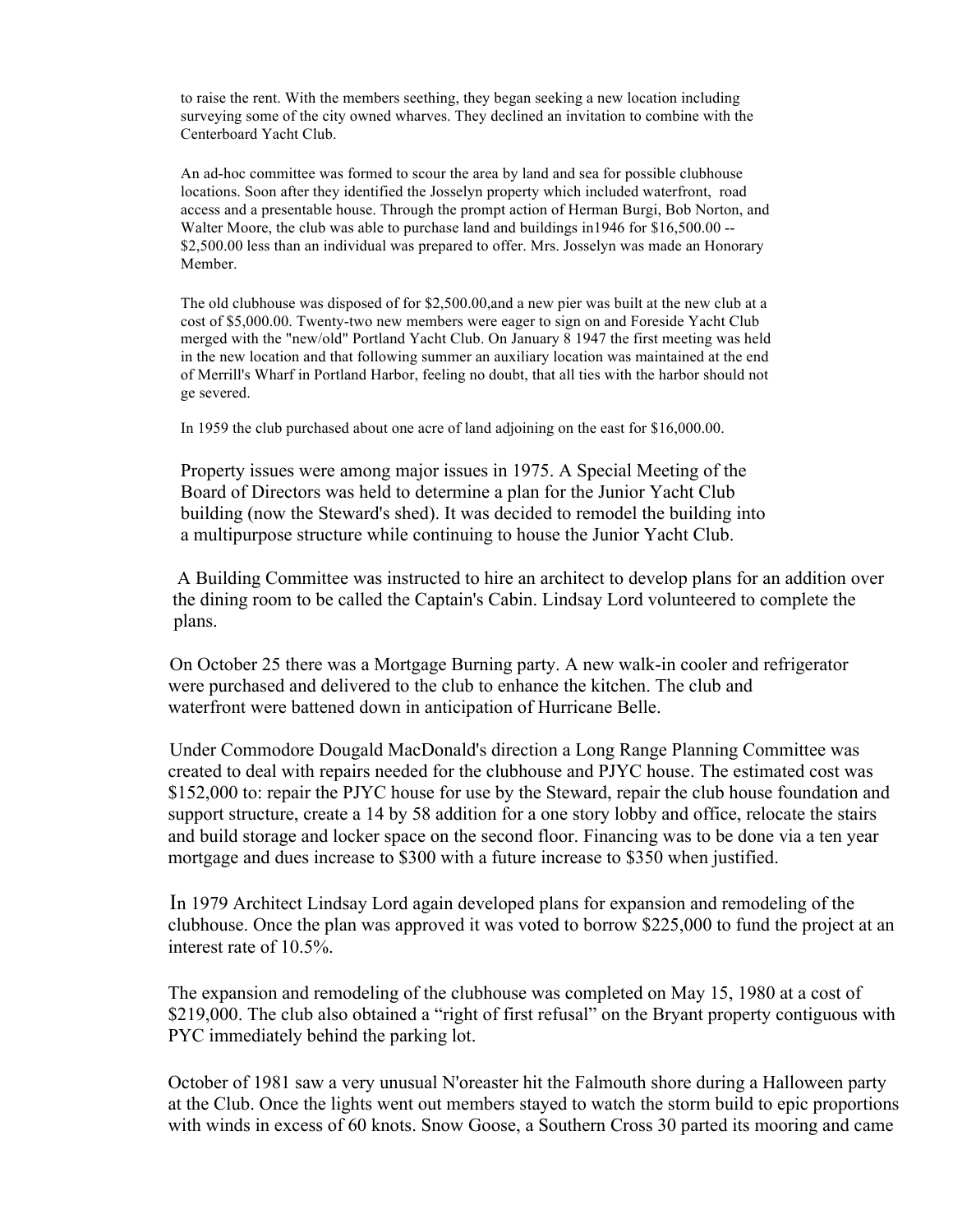to grief under the pier only two pilings out from the land. The next morning revealed over 20-30 vessels aground along the shore between Handy Boat and Falmouth Town Landing.

 The Board began to consider use of the club during the off-season in 1982. Use was for members only and trial rules and charges were developed.

 With the passing of Tina Bryant, the club purchased the land between the parking lot and the Bryant house for \$100,000, adding 82,000 square feet of property including the small pond.

 The club saw more interest in use by members for private functions. Rules were developed for use of the facilitates during Commissioned and Non-Commissioned period.

 In 1984 a volunteer ad hoc committee of several interested members formed to evaluate the potential of adding a swimming pool and tennis courts on PYC property. This idea created quite a bit of dissension within the membership on both sides with heated discussion occurring. A proposal was submitted and then withdrawn when a membership poll resulted in: 37 in favor, 77 open, 5 no opinion and 127 opposed.

 In the late 80's a waterfront and grounds emergency plan was developed to provide for properly securing equipment, floats, vessels and property in any kind of emergency.

 In the mid 90's the heating system was renovated and propane heaters were installed to eliminate the need to use the electric heat except in emergencies. This combined with renovations to the great Room made for a much cozier club house during the cooler months.

 A new pre-stressed concrete launch ramp was installed in 1995 at a cost of \$26,000. This will make launching and retrieving boats by members and Junior program participants much easier. Of note is that the old ramp had an annual maintenance cost of approximately \$2000 with some years much higher. The new ramp should require very little maintenance for many years.

 A Long Range Feasibility Study, chaired by Dave Semonite, was formed to look at future club needs, physical plant, financial resources, etc. to coordinate all activities to make them. Large capital costs included a \$20,000 parking lot wash out after heavy rains and \$40,000 in repairs to the pier decking. Both were covered by insurance. The report of the Feasibility Study would be presented for all members to review and comment.

 The Feasibility Study had been completed and a plan for major Club renovations was presented along with a financing plan. There was also a plan to build a separate Junior YC building. Both proposals passed by secret ballot. A second vote on whether to finance this through dues or assessment was taken, and an assessment was chosen by a majority. Payment could be made at \$300/year for three years or \$825 in the first year. New members for several years will be required to pay the same assessment as well as dues and initiation fee so that they share in the expense that they will enjoy. Much of the financing was coming from several members who would be repaid at an annual interest rate of 7.5%.

 In 1998 major renovations were made to the clubhouse which enhanced its attractiveness and functionality. These were a result of the recommendations from the previous Feasibility Study.